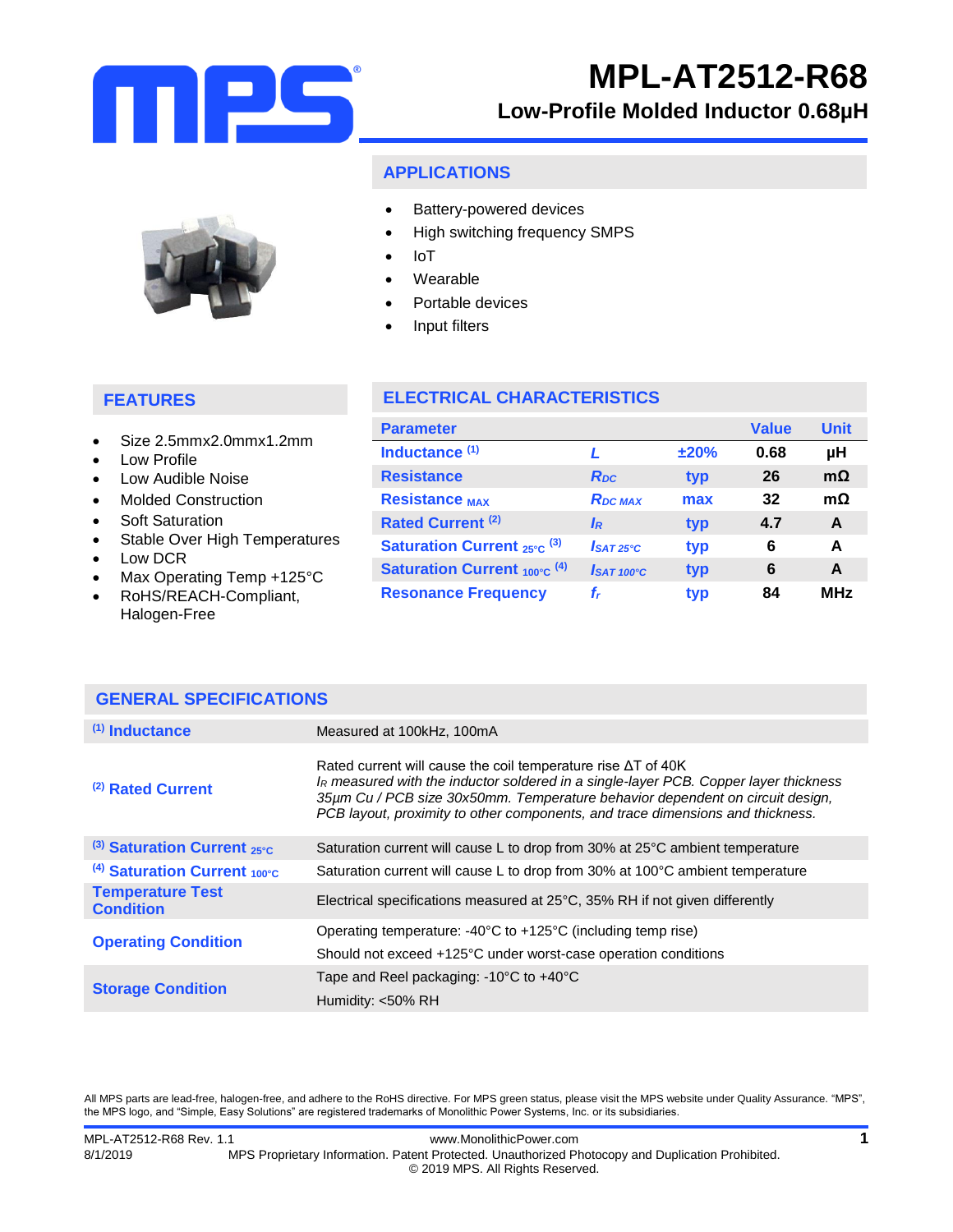

## **TYPICAL PERFORMANCE CURVES**

**Temperature Rise vs. Current**



**Inductance vs. Current**



### **Impedance vs. Frequency Inductance vs. Frequency**



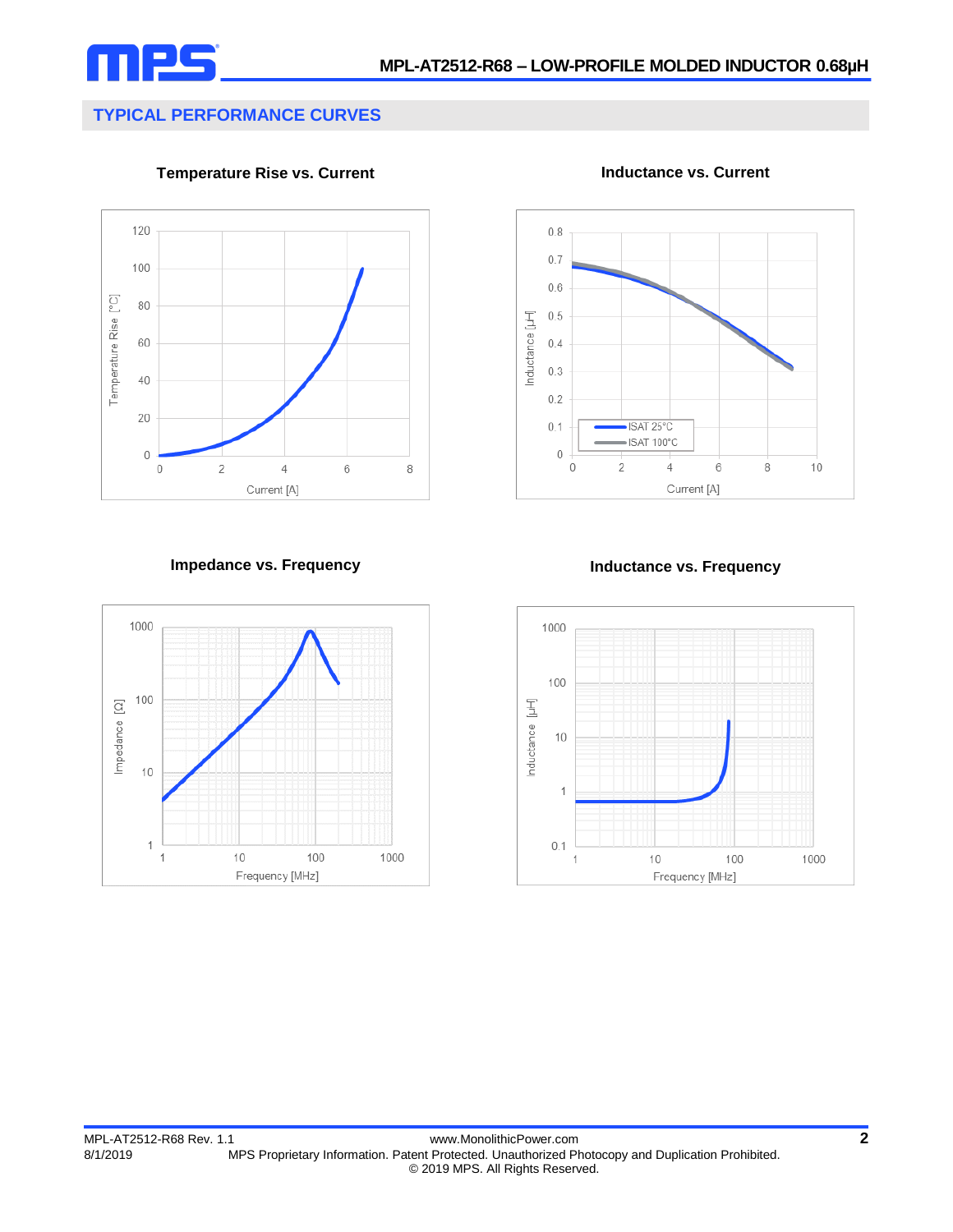

### **Quality Factor vs. Frequency AC Resistance vs. Frequency**



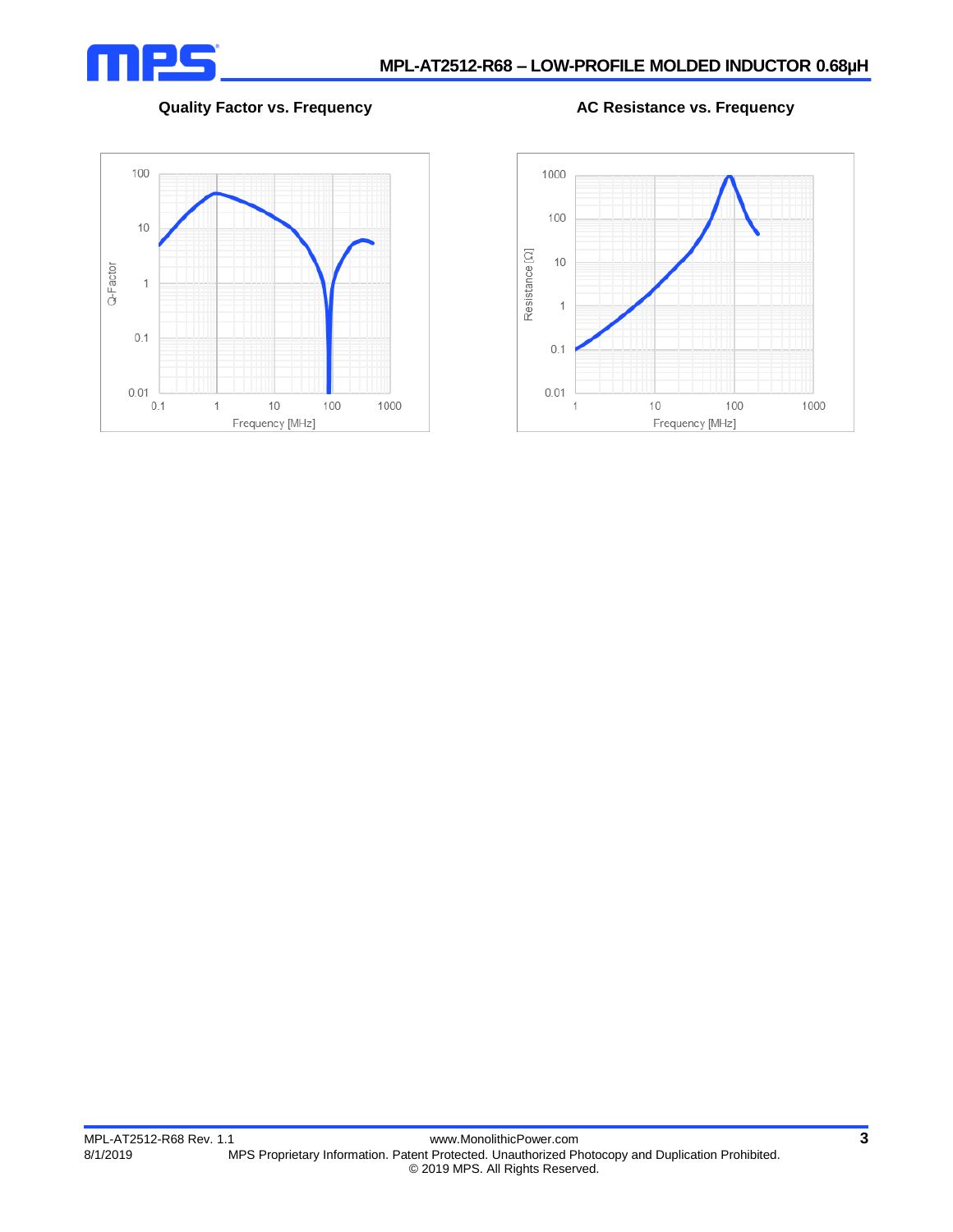

## **LAND PATTERN**

|   | <b>Dimensions</b> |  |
|---|-------------------|--|
| А | $2.0$ ref.        |  |
| B | 1.20 ref.         |  |
| C | 2.80 ref.         |  |
|   | (unit in mm)      |  |



## **PRODUCT PACKAGE AND DIMENSIONS**

**Dimensions**

(unit in mm)



| <b>TOP MARKING</b> |               |  |
|--------------------|---------------|--|
| <b>Marking</b>     |               |  |
| Start of Winding   | $\cdot$ (dot) |  |